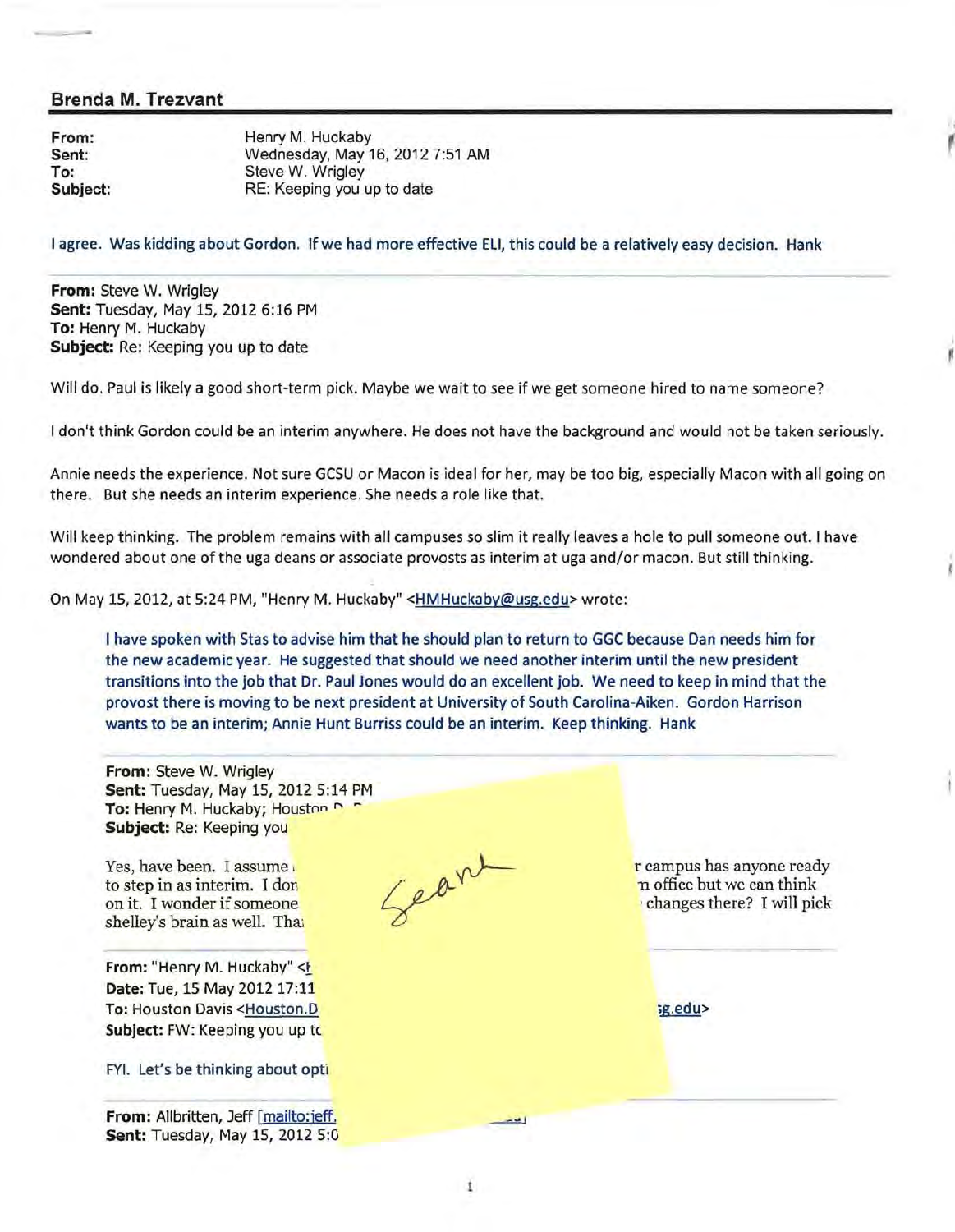**From: Sent: To:**  Henry M. Huckaby Wednesday, January 04, 2012 5:38 PM Steve W. Wrigley Fwd: Todd Diacon

FYI. Hank

Sent from my iPhone

Begin forwarded message:

**From:** Jere Morehead <morehead@uga.edu> **Date:** January 4, 2012 5:34:24 PM EST To: "krisha.creal@rwilliamfunk.com" <krisha.creal@rwilliamfunk.com>, Mark Becker <mbecker@gsu.edu>, "Bill Funk (bill.funk@rwilliamfunk.com)" <bill.funk@rwilliamfunk.com> **Subject: Todd Diacon** 

For your information only, I am a reference for Todd Diacon who also has become one of the CAO semifinalists. I was called today by the Chair of the Search Committee for Provost at Kent State University in my role as one of his references. Todd has become one of the campus finalists for Provost and interviewed recently. The chair reported that the KSU President is very high on Todd, and he expects a job offer will be made to him in the near future.

,,

,,

Jere

Jere W. Morehead Senior Vice President for Academic Affairs and Provost University of Georgia 203 Administration Building Athens, GA 30602-1651 (706) 583-0506 (Telephone) (706) 583-0746 (FAX)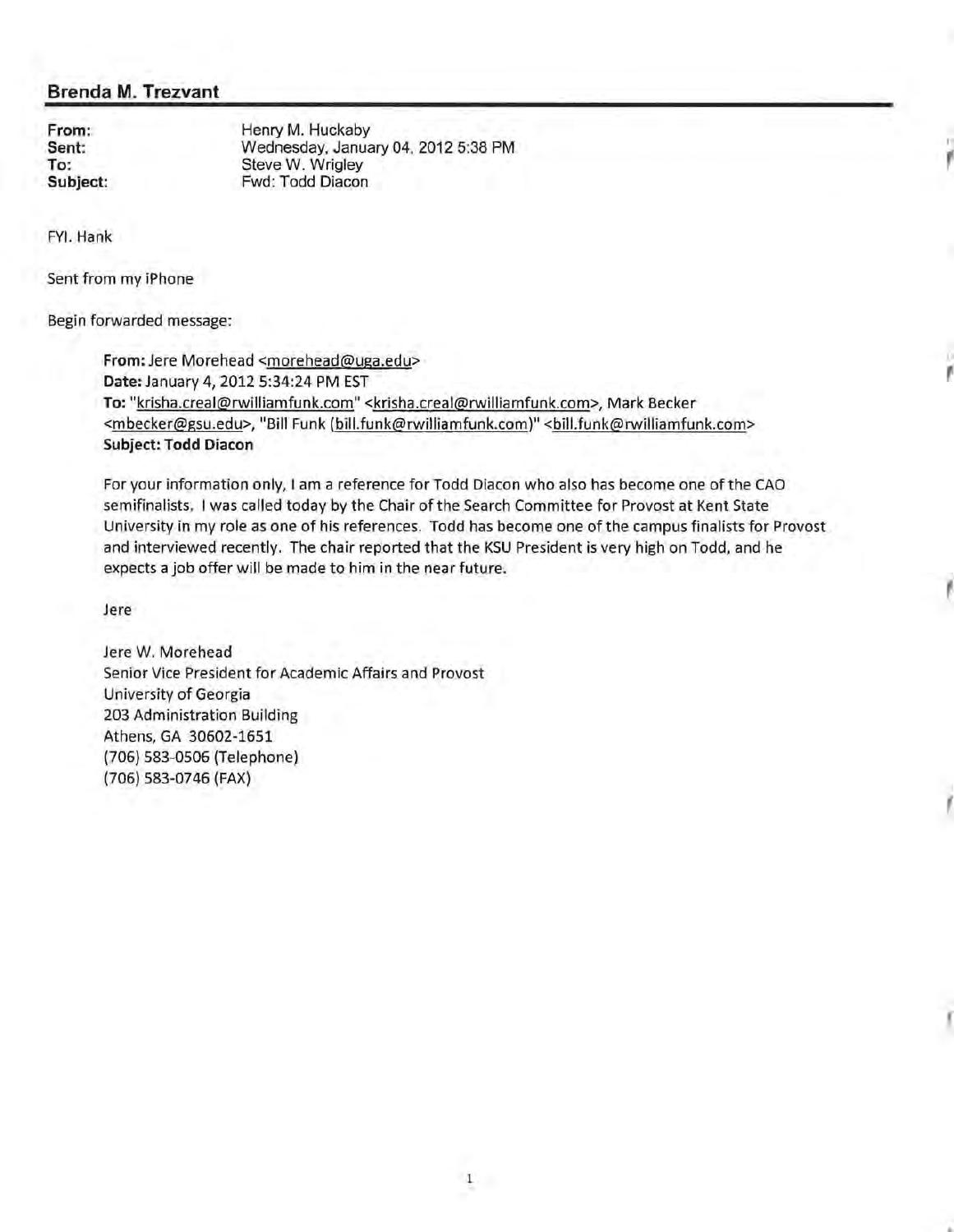**From: Sent: To: Subject:**  Henry M. Huckaby Monday, May 21, 2012 10:58 AM Steve W. Wrigley Re: names I think so. I think there a couple of deans who would be good. I wish the new A&S dean had been there longer. Hank Sent from my iPhone On May 21, 2012, at 10:31 AM, "Steve W. Wrigley" <Steve.Wrigley@usg.edu> wrote: >He may apply:) > He and Darvill are very tight. The research arm is well represented with faculty. I know David is on the job market. > I am wondering if we need a dean. > >On May 21, 2012, at 10:10 AM, "Henry M. Huckaby" <HMHuckaby@usg.edu> wrote: > >> I thought about David Lee as well. >> >>Sent from my iPhone >> >> On May 21, 2012, at 9:52 AM, "Steve W. Wrigley" < Steve. Wrigley@usg.edu> wrote: >> »> 1 thought about laura meadows too as a public service person since she is now Vinson director. But we can discuss. See you in a bit. >>> >» Need to tell you about Beheruz. >>> >>> On May 21, 2012, at 9:43 AM, "Henry M. Huckaby" <HMHuckaby@usg.edu> wrote: >>> >»> Good list. >>>> >>» Sent from my iPhone >>>> >>>> On May 21, 2012, at 8:22 >>>> >>>>>To ponder for our lunch c. >>>>> >>>>> <Forward.doc> Dearen Julian  $p >$  wrote: ;w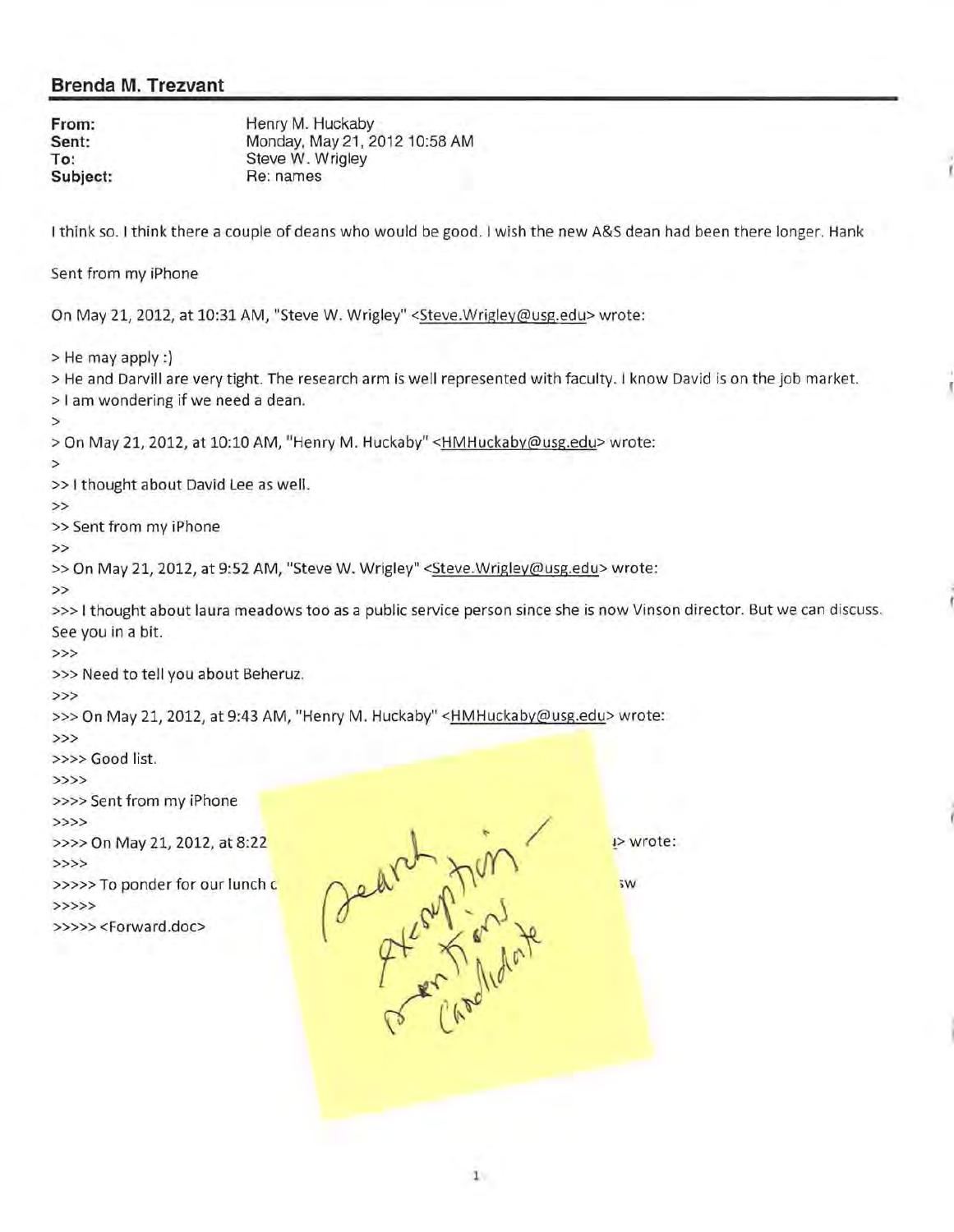**Sent: To:** 

**From: Henry M. Huckaby** Monday, May 21, 2012 10:10 AM Steve W. Wrigley **Subject:** Re: names

I thought about David Lee as well.

Sent from my iPhone

On May 21, 2012, at 9:52AM, "Steve W. Wrigley" <Steve.Wrigley@usg.edu> wrote:

> I thought about laura meadows too as a public service person since she is now Vinson director. But we can discuss. See you in a bit.

> Need to tell you about Beheruz.

>

>

> On May 21, 2012, at 9:43 AM, "Henry M. Huckaby" <HMHuckaby@usg.edu> wrote:

>

>> Good list.

>>

>>Sent from my iPhone

>>

>> On May 21, 2012, at 8:22 AM, "Steve W. Wrigley" < Steve. Wrigley@usg.edu> wrote:

>>

»>To ponder for our lunch discussion are attached. Am still thinking thanks sw

>>>

>>> <Forward.doc>

Search pop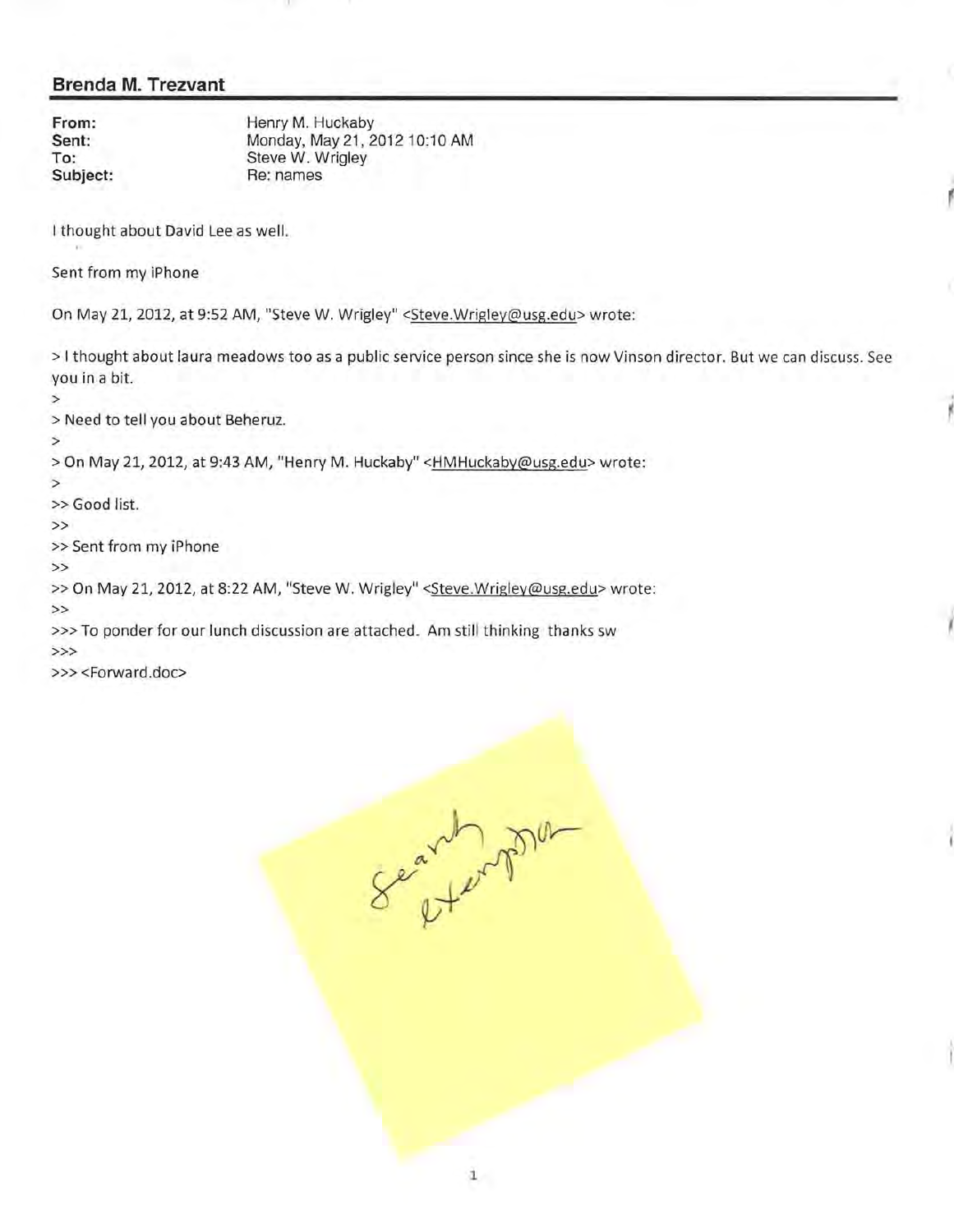**Sent: To:** 

**From: Henry M. Huckaby** Monday, February 06, 2012 11:17 AM Steve W. Wrigley **Subject:** FW: Todd Diacon

, I'

FYI. Hank

**From:** Sabrina Thompson **Sent:** Monday, February 06, 2012 9:04AM **To:** Henry M. Huckaby **Subject:** FW: Todd Diacon

**From:** Jere Morehead [mailto:morehead@uga.edu] **Sent: Saturday, February 04, 2012 2:10 PM To:** 'bill.funk@rwilliamfunk.com'; Mark Becker; Chancellor **Cc:** 'krisha.creal@rwilliamfunk.com' **Subject:** Re: Todd Diacon

I will give him a call and encourage him to wait as long as he can.

Jere

**From:** bill.funk@rwilliamfunk.com [mailto:bill.funk@rwilliamfunk.com] **Sent:** Saturday, February 04, 2012 02:02 PM **To:** Mark Becker <mbecker@gsu.edu>; Jere Morehead; chancellor@usg.edu <chancellor@usg.edu> Cc: Krisha Creal <krisha.creal@rwilliamfunk.com> **Subject:** Todd Diacon

All:

I just talked interactively with Todd and I believe that he will not make any decision regarding Kent State until he has had the opportunity to visit with Hank and USG on Wednesday and Thursday. He will, though, have to make a decision pretty quickly after that visit ... he just doesn't think he can lead the Kent State folks on beyond that time.

Mark and Jere, please feel free to give him a call if you think it helpful.

Best,

Bill

R. William Funk President



100 Highland Park Village, Suite 200 Dallas, Texas 75205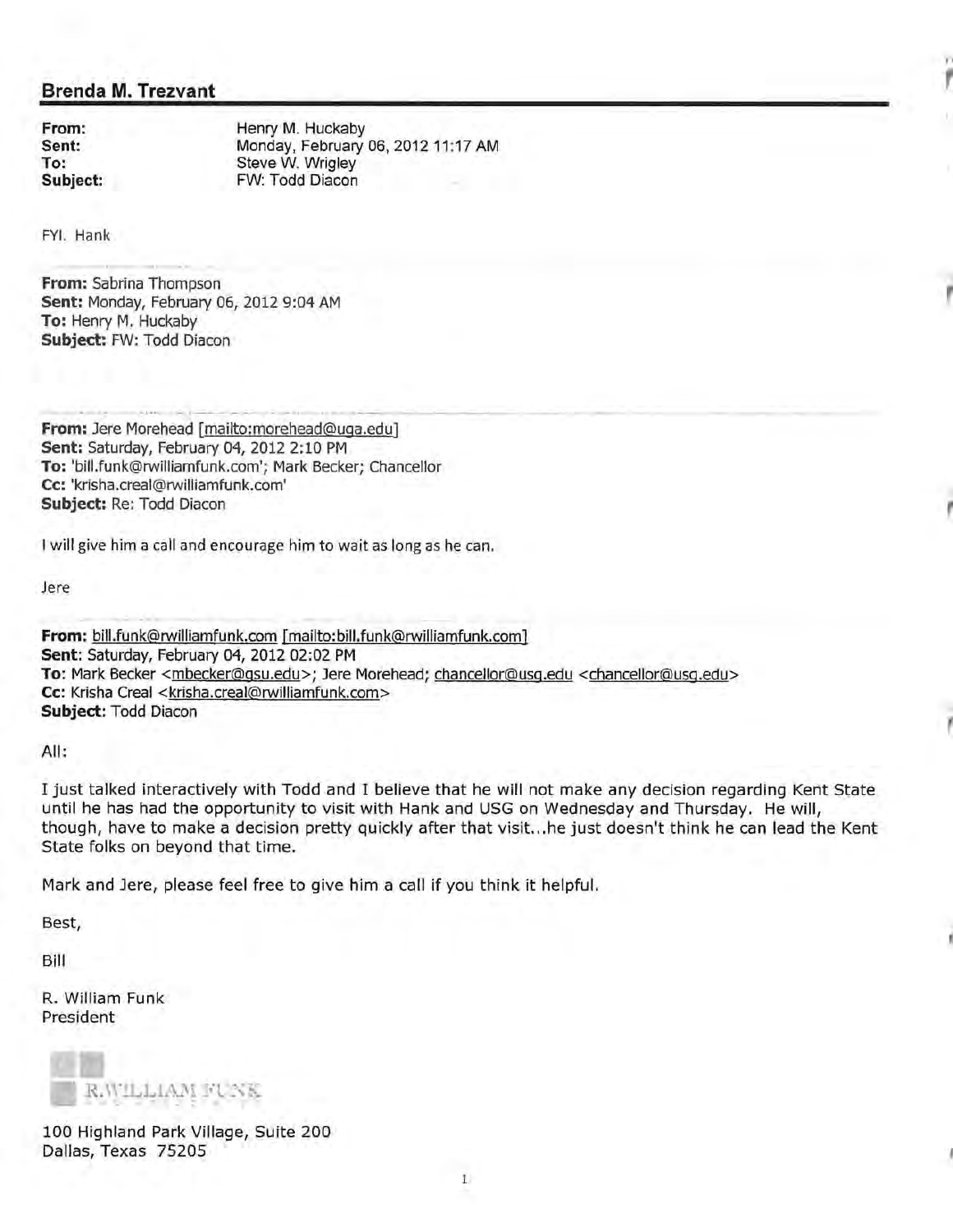Email: bill.funk@rwilliamfunk.com Website: rwilliamfunk.com

I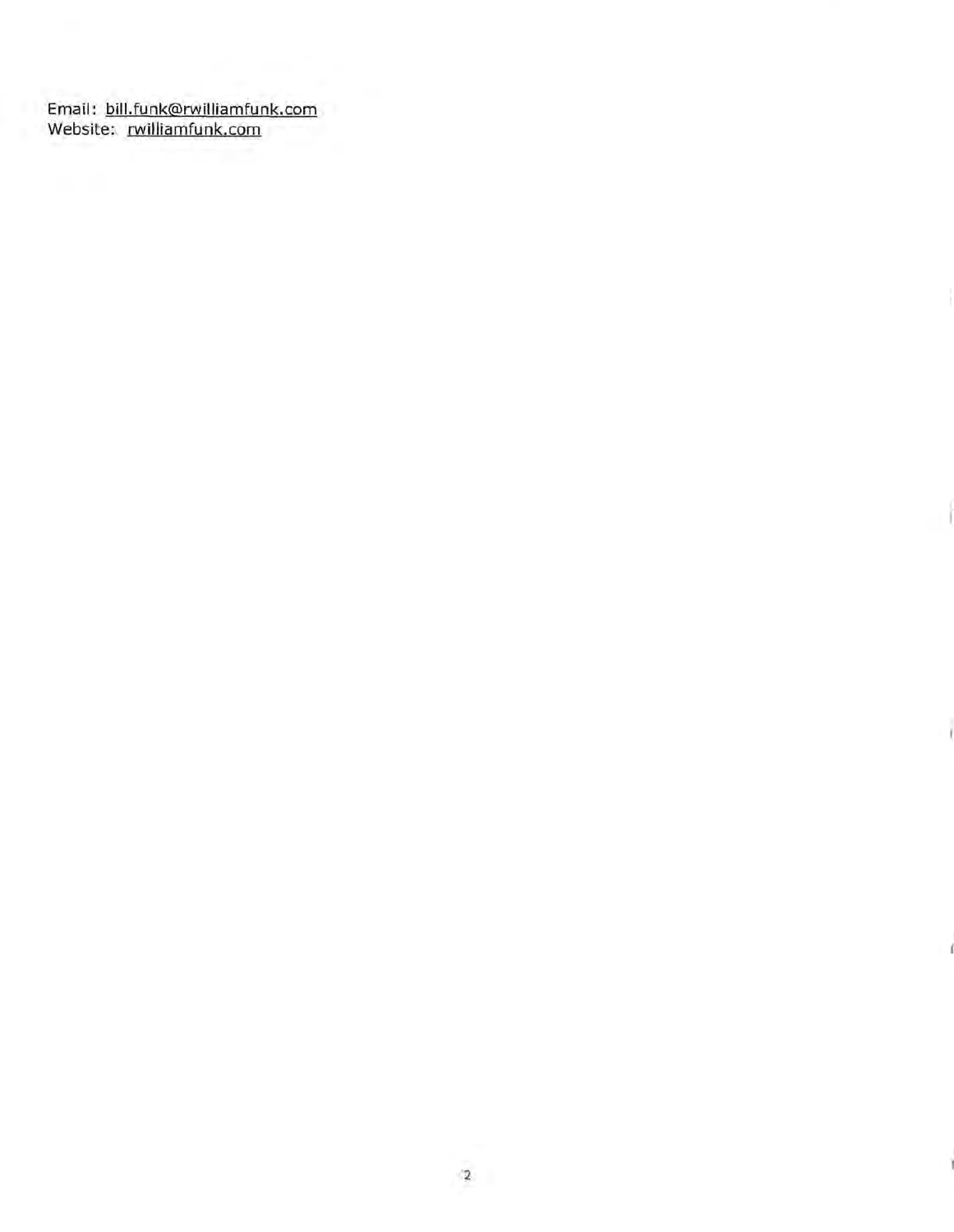**From: Sent: To: Subject:** 

Henry M. Huckaby Friday, February 17, 2012 3:31 PM Steve W. Wrigley Misc.

Have spoken with Jeff Albritten; he understands. Detected a little disappointment. Advised that we would be developing a plan that would chart a path toward graduate degrees at the new school; I indicated to him that he would be consulted in that effort. Did not detect any resistance.

Also, left message for Mark Becker regarding Dr. Davis; Becker is in Charleston. Advised Bill Funk of our decision; he was pleased and call Dr. Bermudez Hank

Sent from my iPhone

Search, ?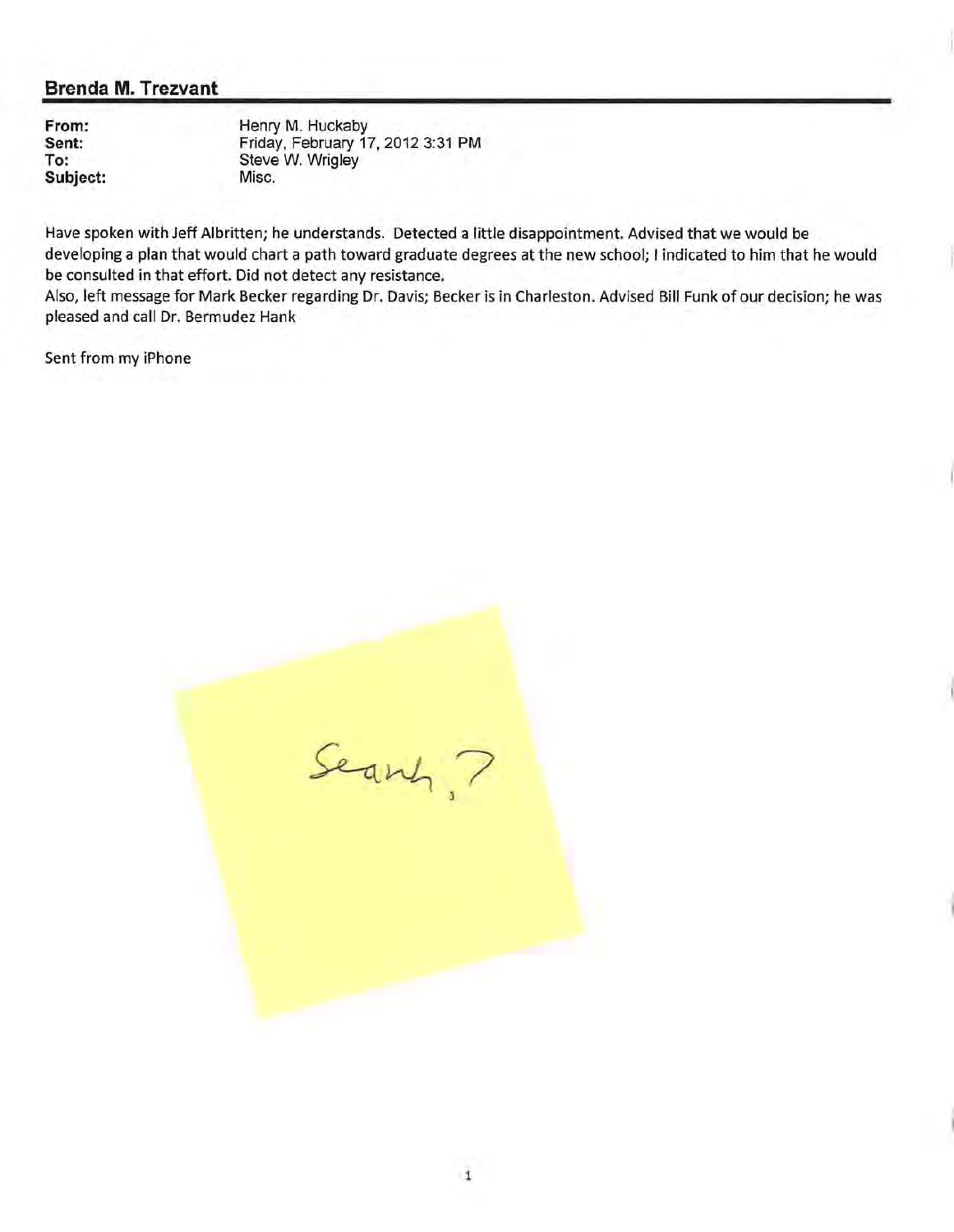**From: Sent: To: Subject:** 

Henry M. Huckaby Thursday, June 28, 2012 12:15 PM Steve W. Wrigley UGA Search

Just spoke to Wyck Knox: he is proceeding to nominate Cathy Cox. He has spoken to Larry. He wants to proceed now because he will be in N.C. mountains for July. Hank

Sent from my iPhone

Search

Ï

Ï

Ï

Ĭ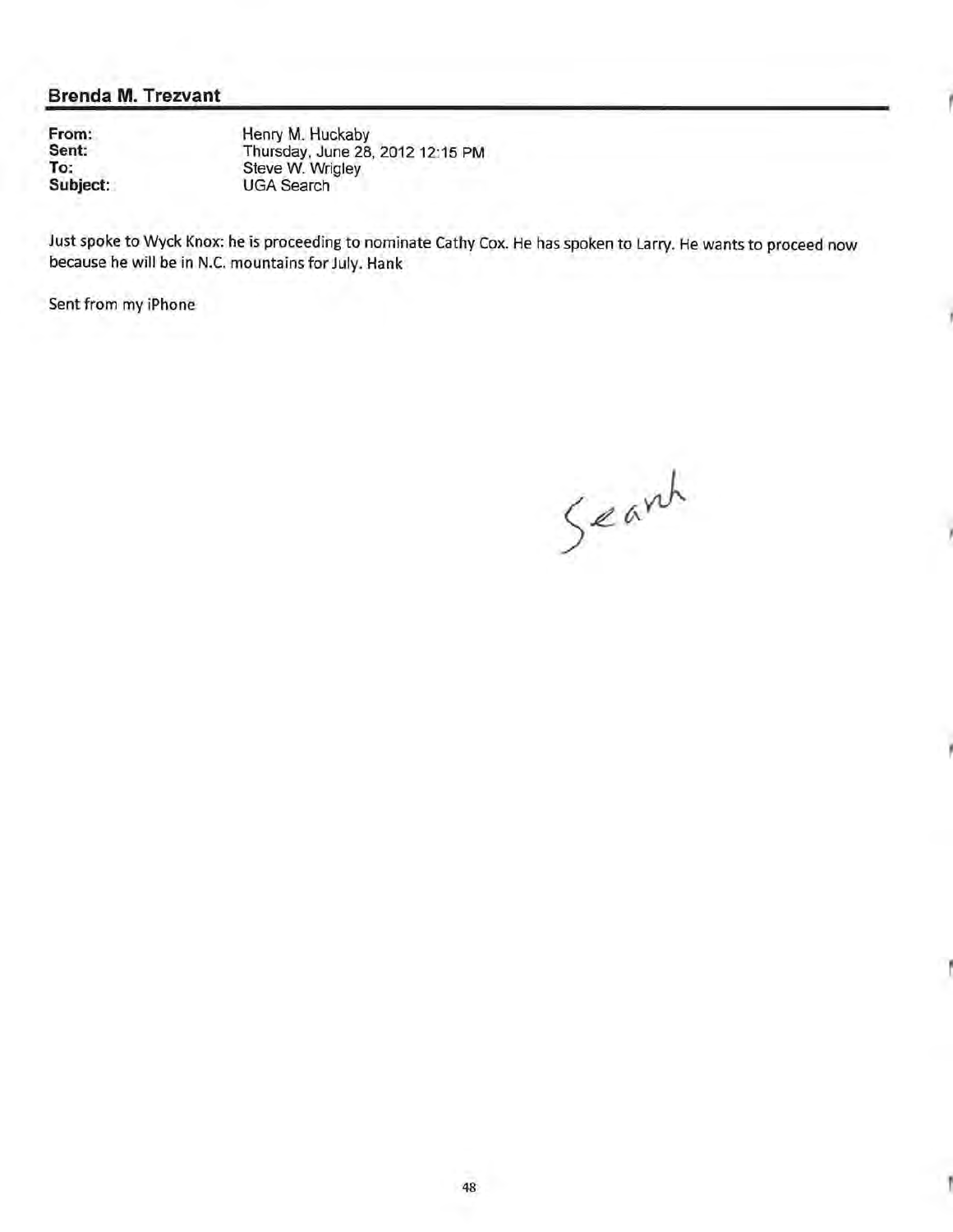**From: Sent: To: Subject:**  Henry M. Huckaby Thursday, June 28, 2012 3:15PM Steve W. Wrigley Re: UGA Search

I did not try to persuade him to delay because he spoken to Cathy; she encouraged him to proceed with his nomination of her. Perhaps when she sees the position description she will reconsider. I hope so. Hank

Sent from my iPhone

On Jun 28, 2012, at 1:33 PM, "Steve W. Wrigley" <Steve.Wrigley@usg.edu> wrote:

>Yes Larry told me that and I forgot to tell you and was going to hold all of this until you get back!! >Susan Ridley, who is close to Laura Meadows who is close to Cathy, said that Laura says if someone gives Cathy a strong signal not to pursue it then she won't. Did you indicate anything to Wyck? She has no chance and I hate to see her get embarrassed.

>

>Also i heard that tom landrum is telling his staff he intends to stay and complete the capital campaign, which means another 5 or 6 years. It may be the entire gang plans to hang on and mike will try to keep running the show!

>

> >

>On Jun 28, 2012, at 12:15 PM, "Henry M. Huckaby" <HMHuckaby@usg.edu> wrote:

>

»Just spoke to Wyck Knox: he is proceeding to nominate Cathy Cox. He

>>has spoken to Larry. He wants to proceed now because he will be in

>> N.C. mountains for July. Hank

>>

» Sent from my iPhone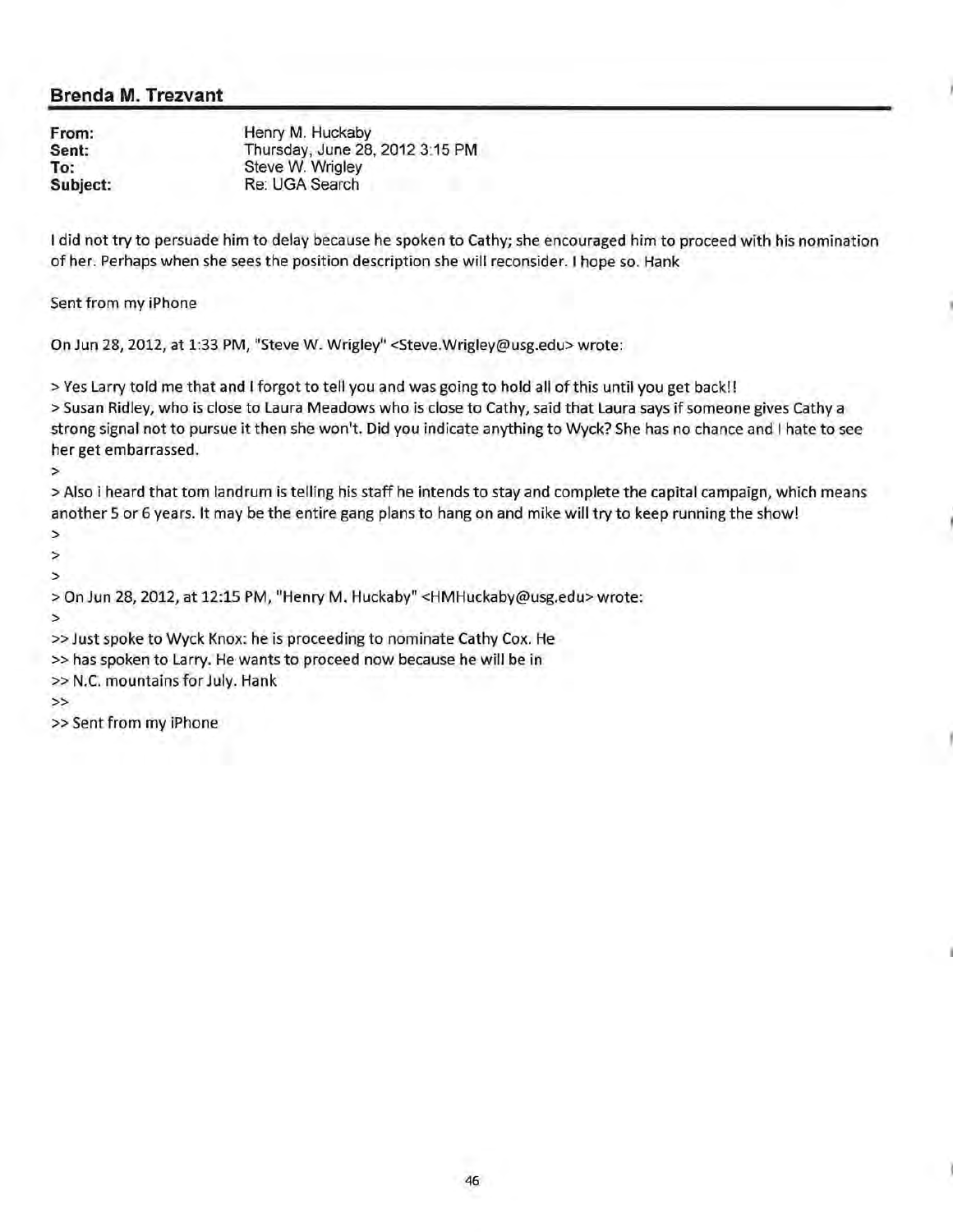**From: Sent: To: Subject:**  Henry M. Huckaby Thursday, June 28, 2012 3:16PM Steve W. Wrigley Re: UGA Search

If we get the right president, he/ she will get their team.

Sent from my iPhone

On Jun 28, 2012, at 1:33PM, "Steve W. Wrigley" <Steve.Wrigley@usg.edu> wrote:

>Yes Larry told me that and I forgot to tell you and was going to hold all of this until you get back!! >Susan Ridley, who is close to Laura Meadows who is close to Cathy, said that Laura says if someone gives Cathy a strong signal not to pursue it then she won't. Did you indicate anything to Wyck? She has no chance and I hate to see her get embarrassed.

>

>Also i heard that tom landrum is telling his staff he intends to stay and complete the capital campaign, which means another 5 or 6 years. It may be the entire gang plans to hang on and mike will try to keep running the show!

>

> >

>On Jun 28, 2012, at 12:15 PM, "Henry M. Huckaby" <HMHuckaby@usg.edu> wrote:

>

>>Just spoke to Wyck Knox: he is proceeding to nominate Cathy Cox. He has spoken to Larry. He wants to proceed now because he will be in N.C. mountains for July. Hank

>>

» Sent from my iPhone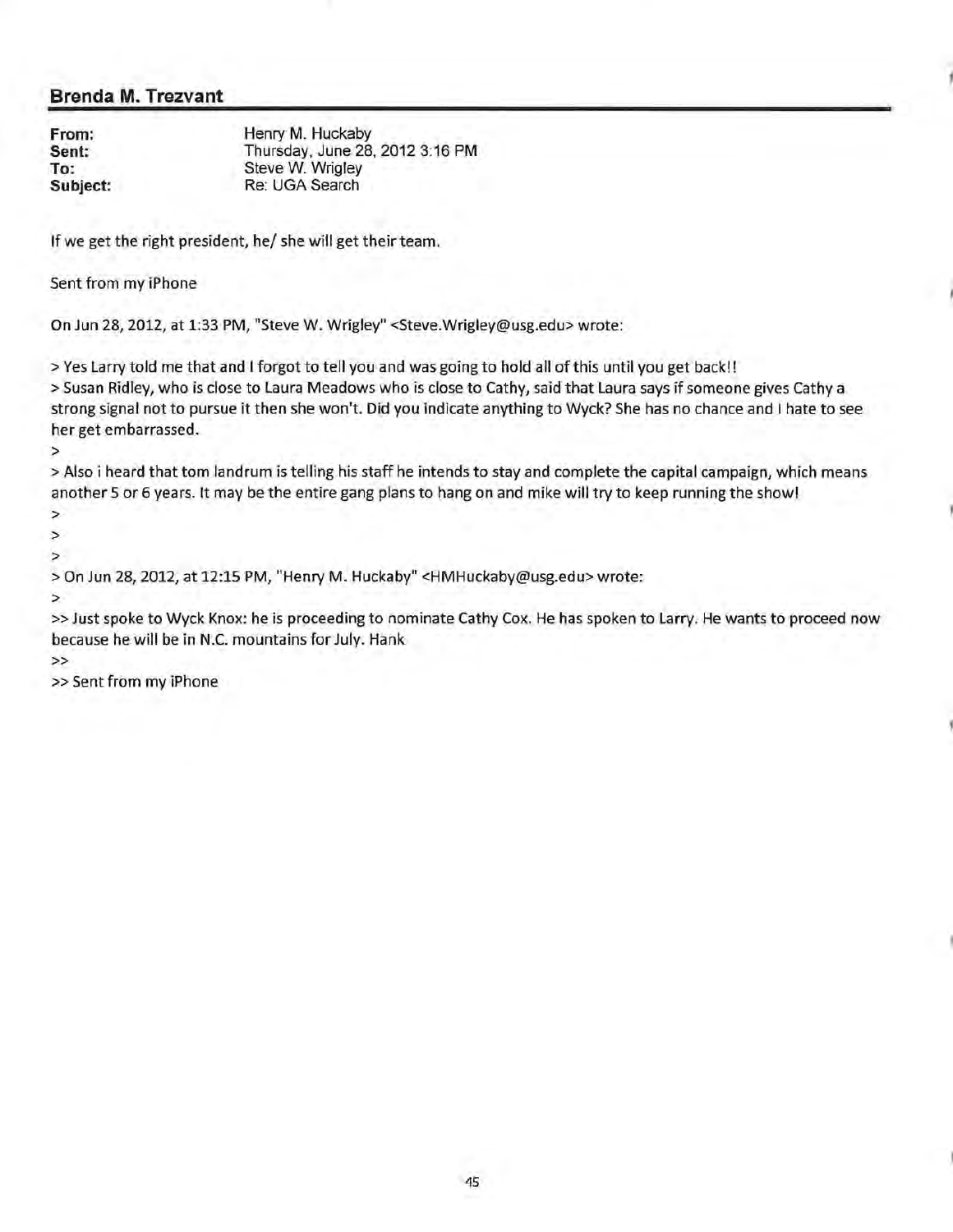**From: Sent: To: Subject:**  Henry M. Huckaby Thursday, June 28, 2012 3:18PM Steve W. Wrigley Re: UGA Search

No I did not. I do not no what Larry told him. Would u think it wise to send Wyck Funk's address? Hank

Sent from my iPhone

On Jun 28, 2012, at 1:33 PM, "Steve W. Wrigley" <Steve.Wrigley@usg.edu> wrote:

> U tell him to send to Funk?

>

>On Jun 28, 2012, at 12:15 PM, "Henry M. Huckaby" <HMHuckaby@usg.edu> wrote:

>

»Just spoke to Wyck Knox: he is proceeding to nominate Cathy Cox. He has spoken to Larry. He wants to proceed now because he will be in N.C. mountains for July. Hank

>>

>> Sent from my iPhone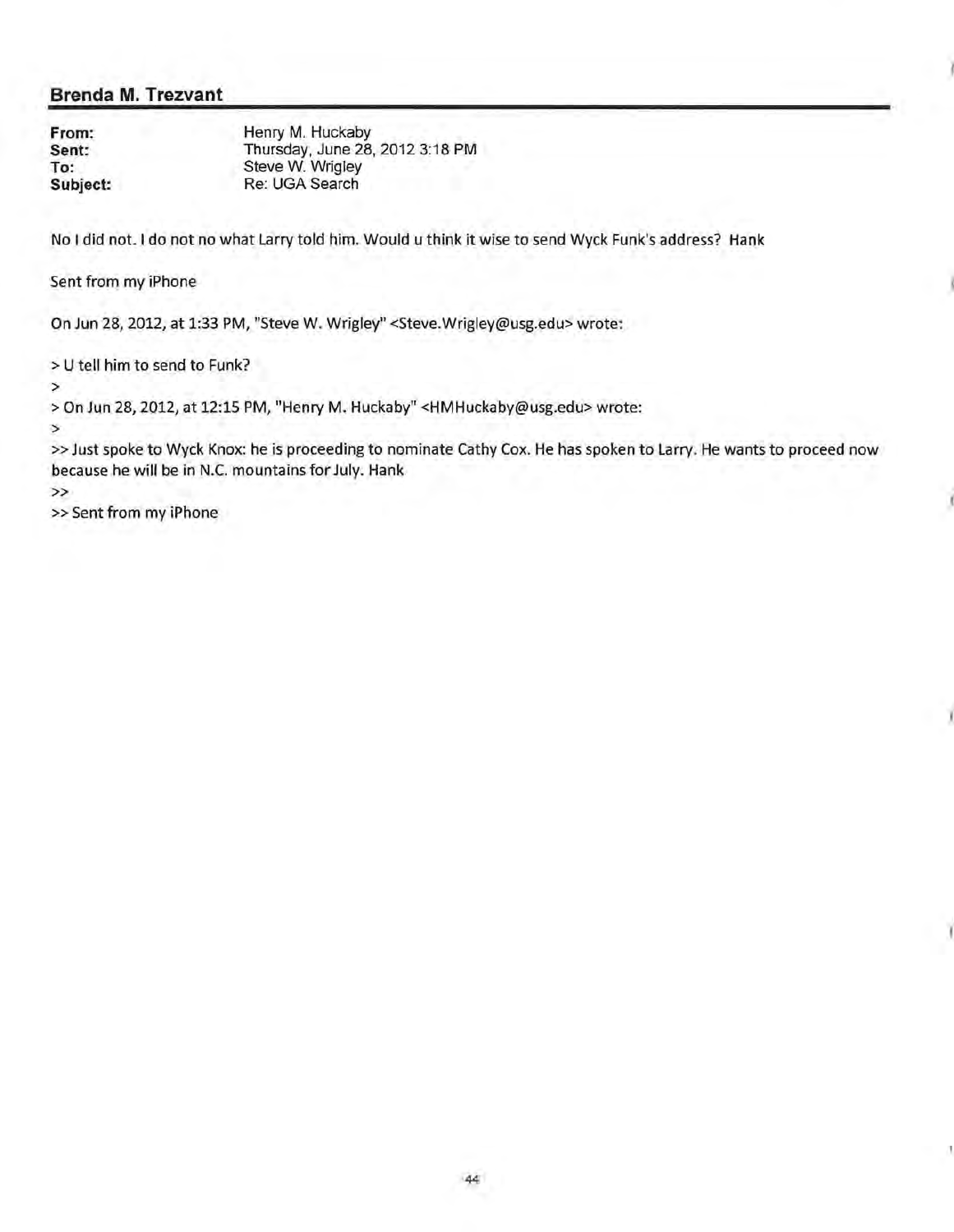**From: Sent: To: Subject:**  Henry M. Huckaby Thursday, June 28, 2012 4:43PM Steve W. Wrigley Re: UGA Search

Yes. Thanks. Hank

Sent from my iPhone

On Jun 28, 2012, at 3:24PM, "Steve W. Wrigley" <Steve.Wrigley@usg.edu> wrote:

>Yes he can send to funk. I can try to get him the address if you want.

>

>On Jun 28, 2012, at 3:18PM, "Henry M. Huckaby" <HMHuckaby@usg.edu> wrote:

>

» No I did not. I do not no what Larry told him. Would u think it wise to send Wyck Funk's address? Hank >>

» Sent from my iPhone

>>

>> On Jun 28, 2012, at 1:33 PM, "Steve W. Wrigley" <Steve.Wrigley@usg.edu> wrote:

>>

>>> U tell him to send to Funk?

>>>

»>On Jun 28, 2012, at 12:15 PM, "Henry M. Huckaby" <HMHuckaby@usg.edu> wrote:

>>>

>»>Just spoke to Wyck Knox: he is proceeding to nominate Cathy Cox. He has spoken to Larry. He wants to proceed now because he will be in N.C. mountains for July. Hank

>>>>

»» Sent from my iPhone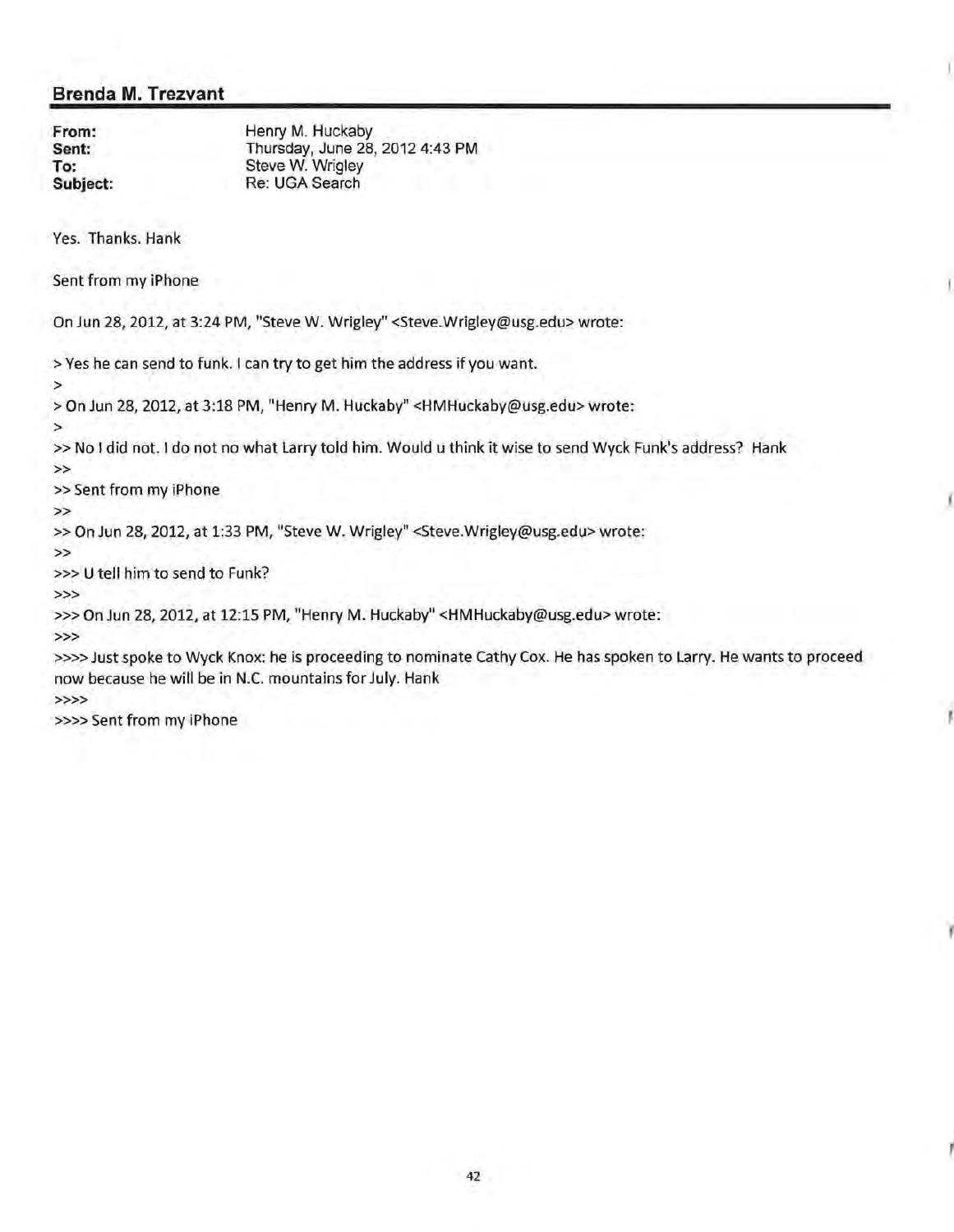**From: Sent: To: Subject:** 

Steve W. Wrigley Thursday, June 28, 2012 6:12PM Henry M. Huckaby Re: UGA Search

I emailed to his kilpatrick address so hope he gets. I have had a question or 2 on nominations and have said send them to Funk! I don't even want to take custody of any

On Jun 28, 2012, at 4:43PM, "Henry M. Huckaby" <HMHuckaby@usg.edu> wrote:

>Yes. Thanks. Hank

>

>Sent from my iPhone

>

>On Jun 28, 2012, at 3:24PM, "Steve W. Wrigley" <Steve.Wrigley@usg.edu> wrote:

>

»Yes he can send to funk. I can try to get him the address if you want.

>>

>> On Jun 28, 2012, at 3:18 PM, "Henry M. Huckaby" <HMHuckaby@usg.edu> wrote:

>>

>» No I did not. I do not no what Larry told him. Would u think it wise to send Wyck Funk's address? Hank

>>>

>>>Sent from my iPhone

>>>

»>On Jun 28, 2012, at 1:33 PM, "Steve W. Wrigley" <Steve.Wrigley@usg.edu> wrote:

>>>

»» U tell him to send to Funk?

>>>>

»»On Jun 28, 2012, at 12:15 PM, "Henry M. Huckaby" <HMHuckaby@usg.edu> wrote:

>>>>

»»>Just spoke to Wyck Knox: he is proceeding to nominate Cathy Cox. He has spoken to Larry. He wants to proceed now because he will be in N.C. mountains for July. Hank

>>>>>

>>>>> Sent from my iPhone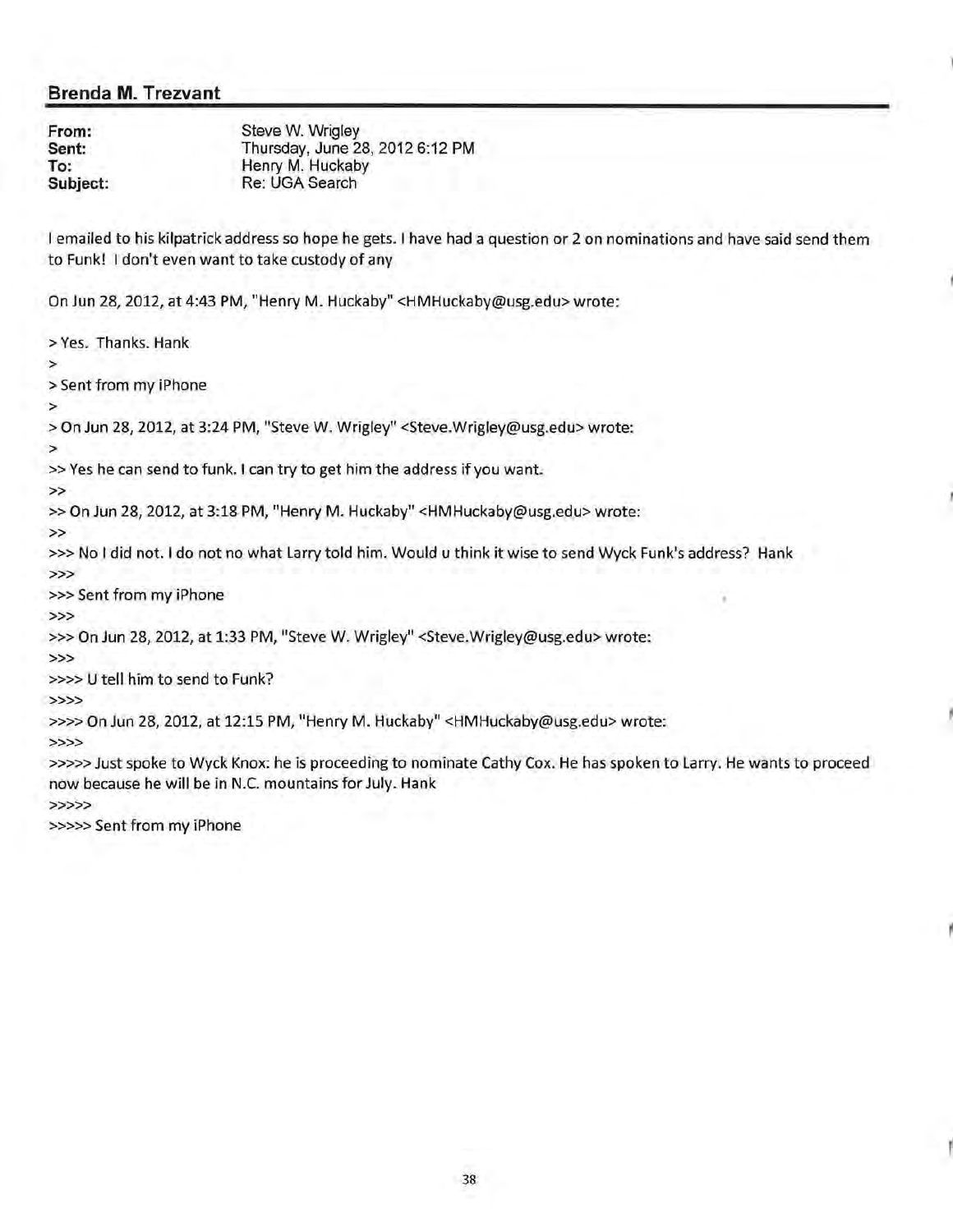**From: Sent: To: Subject:**  Henry M. Huckaby Friday, June 29, 2012 10:11 AM Steve W. Wrigley Re: UGA Search

Talked to Bud Tuesday nite at Dink's; he has spoken to a couple of folks he nos to solicit their interest. He understands the benefit for all in getting a top person at UGA. Hank

Sent from my iPhone

On Jun 29, 2012, at 8:40AM, "Steve W. Wrigley" <Steve.Wrigley@usg.edu> wrote:

>Yes lots of feelers etc. that's a good thing. Interest is high. > >On Jun 29, 2012, at 8:39AM, "Henry M. Huckaby" <HMHuckaby@usg.edu> wrote: > »A lot of names will pop- up before this is over. Hank >> » Sent from my iPhone >> >> On Jun 28, 2012, at 6:12 PM, "Steve W. Wrigley" <Steve.Wrigley@usg.edu> wrote: >> »>I emailed to his kilpatrick address so hope he gets. I have had a question or 2 on nominations and have said send them to Funk! I don't even want to take custody of any >>> »>On Jun 28, 2012, at 4:43 PM, "Henry M. Huckaby" <HMHuckaby@usg.edu> wrote: >>> »»Yes. Thanks. Hank >>>> >>>>Sent from my iPhone >>>> »»On Jun 28, 2012, at 3:24PM, "Steve W. Wrigley" <Steve.Wrigley@usg.edu> wrote: >>>> >»»Yes he can send to funk. I can try to get him the address if you want. >>>>> »>»On Jun 28, 2012, at 3:18PM, "Henry M. Huckaby" <HMHuckaby@usg.edu> wrote: >>>>> »»» No I did not. I do not no what Larry told him. Would u think it wise to send Wyck Funk's address? Hank >>>>>> »»>>Sent from my iPhone >>>>>> »»»On Jun 28, 2012, at 1:33 PM, "Steve W. Wrigley" <Steve.Wrigley@usg.edu> wrote: >>>>>> »»»> U tell him to send to Funk? >>>>>>> »»»>On Jun 28, 2012, at 12:15 PM, "Henry M. Huckaby" <HMHuckaby@usg.edu> wrote: >>>>>>> »»»»Just spoke to Wyck Knox: he is proceeding to nominate Cathy Cox. He has spoken to Larry. He wants to proceed now because he will be in N.C. mountains for July. Hank >>>>>>>>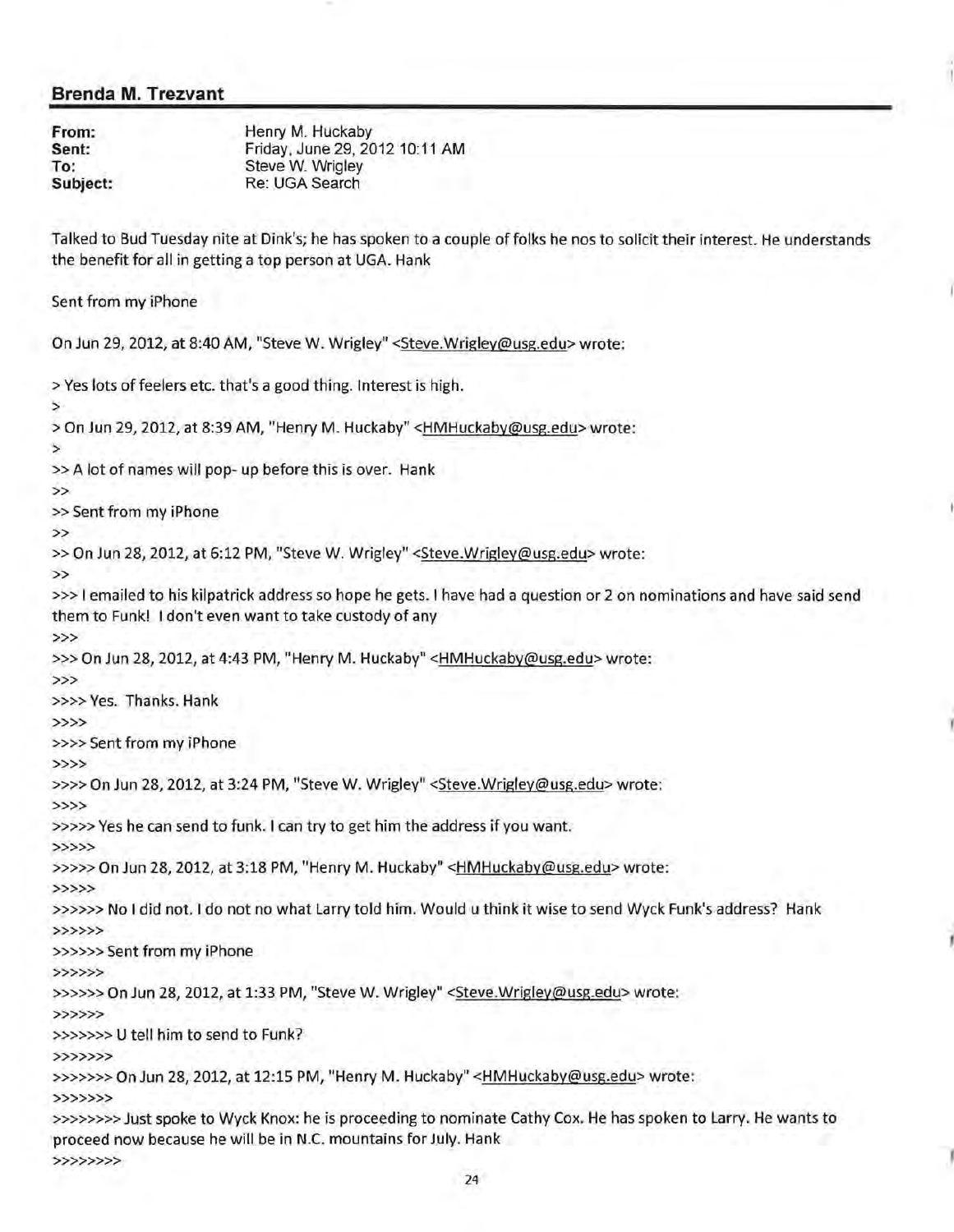>»»>>>Sent from my iPhone

Ì

J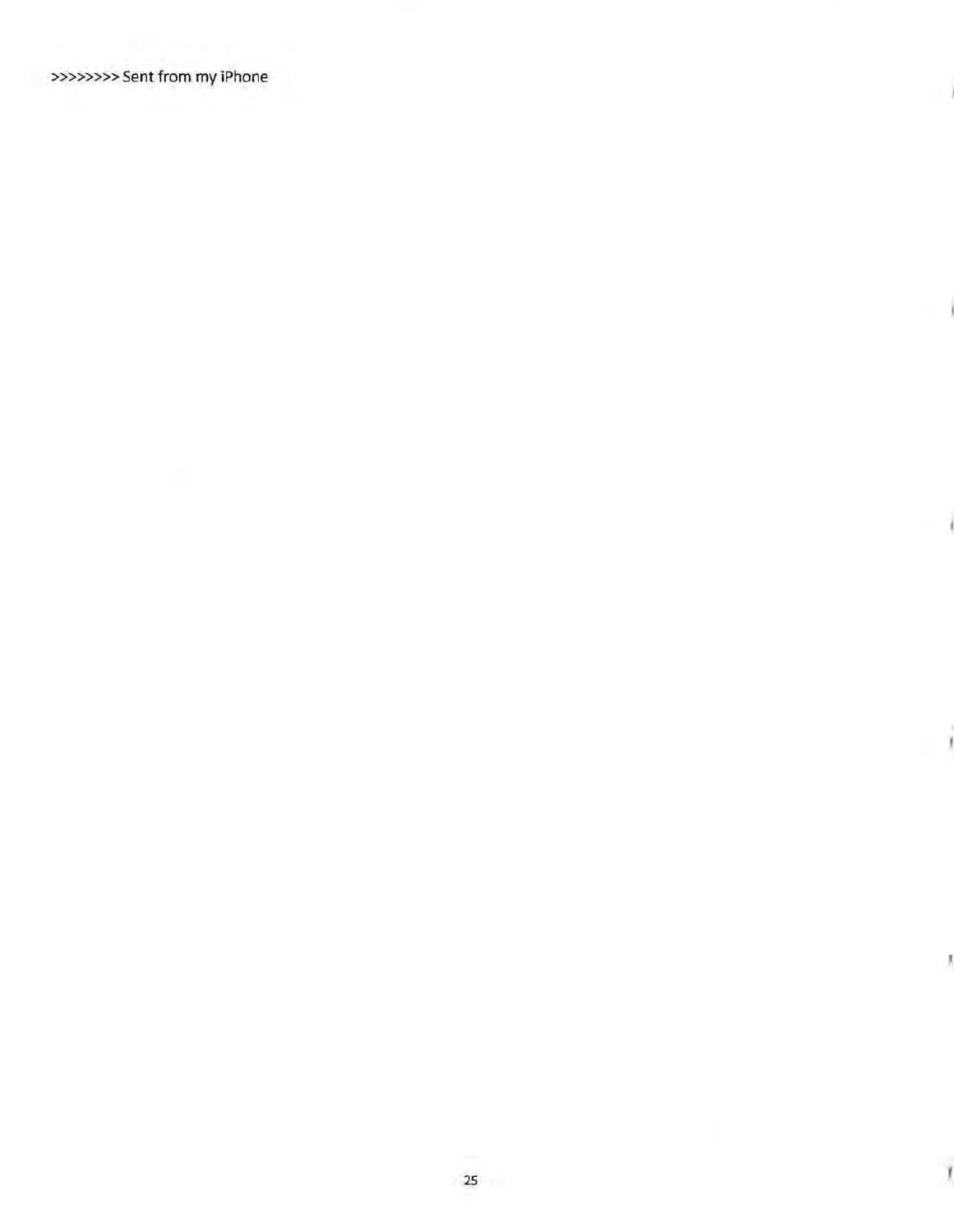**From: Sent: To: Subject:**  Steve W. Wrigley Friday, June 29, 2012 8:41AM Henry M. Huckaby Re: UGA Search

Yes lots of feelers etc. that's a good thing. Interest is high.

On Jun 29, 2012, at 8:39AM, "Henry M. Huckaby" <HMHuckaby@usg.edu> wrote:

>A lot of names will pop- up before this is over. Hank > >Sent from my iPhone > >On Jun 28, 2012, at 6:12PM, "Steve W. Wrigley" <Steve.Wrigley@usg.edu> wrote: > »I emailed to his kilpatrick address so hope he gets. I have had a question or 2 on nominations and have said send them to Funk! I don't even want to take custody of any >> >> On Jun 28, 2012, at 4:43 PM, "Henry M. Huckaby" <HMHuckaby@usg.edu> wrote: >> >»Yes. Thanks. Hank >>> »>Sent from my iPhone >>> >>> On Jun 28, 2012, at 3:24 PM, "Steve W. Wrigley" < Steve. Wrigley@usg.edu> wrote: >>> »»Yes he can send to funk. I can try to get him the address if you want. >>>> »»On Jun 28, 2012, at 3:18PM, "Henry M. Huckaby" <HMHuckaby@usg.edu> wrote: >>>> »»>No I did not. I do not no what Larry told him. Would u think it wise to send Wyck Funk's address? Hank >>>>> >»» Sent from my iPhone >>>>> >>>>> On Jun 28, 2012, at 1:33 PM, "Steve W. Wrigley" < Steve. Wrigley@usg.edu> wrote: >>>>> »»» U tell him to send to Funk? >>>>>> »»»On Jun 28, 2012, at 12:15 PM, "Henry M. Huckaby" <HMHuckaby@usg.edu> wrote: >>>>>> »»»>Just spoke to Wyck Knox: he is proceeding to nominate Cathy Cox. He has spoken to Larry. He wants to proceed now because he will be in N.C. mountains for July. Hank >>>>>>>

>>>»>>Sent from my iPhone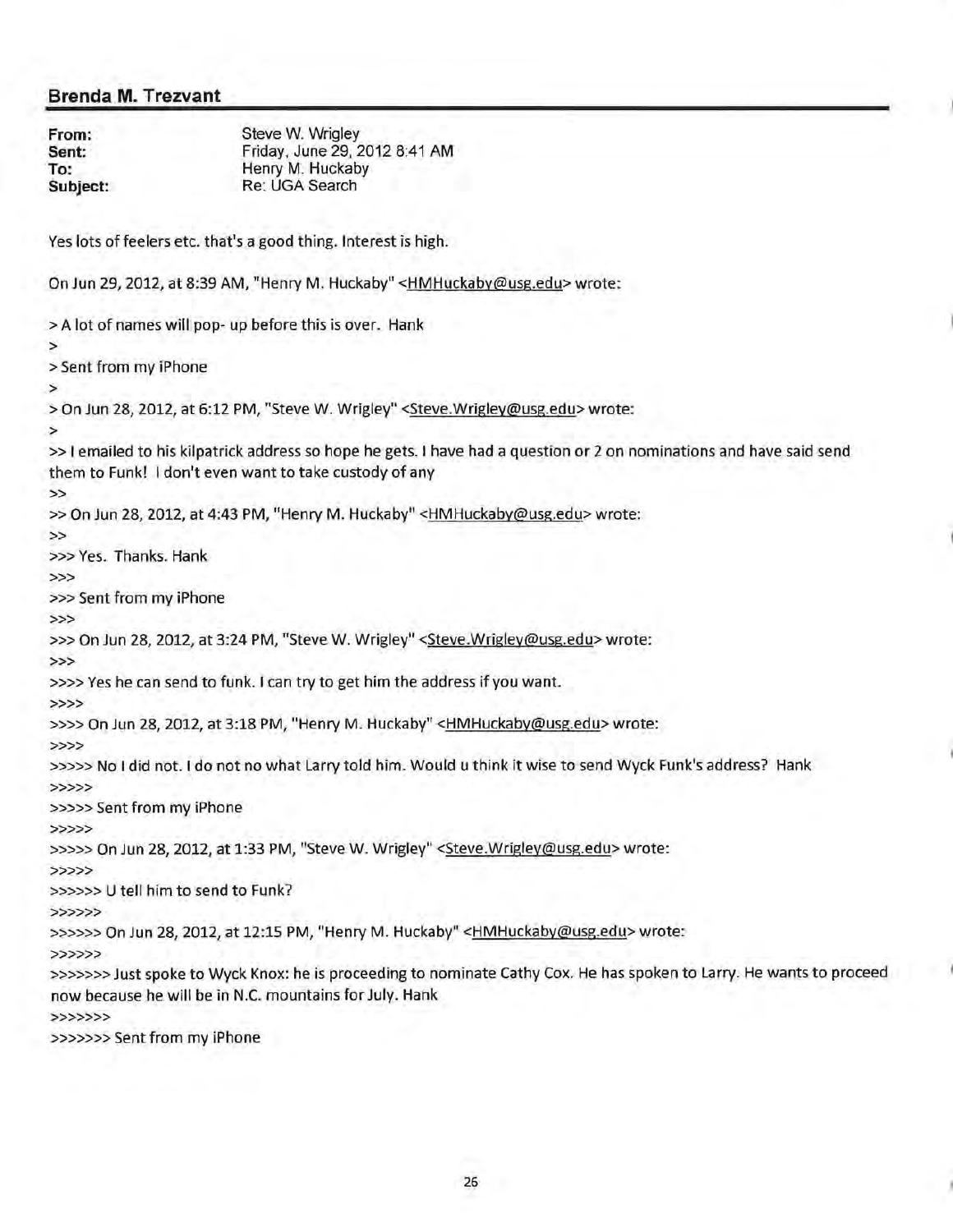**From: Sent: To: Subject:**  Henry M. Huckaby Friday, June 29, 2012 8:39AM Steve W. Wrigley Re: UGA Search

A lot of names will pop- up before this is over. Hank

Sent from my iPhone

On Jun 28,2012, at 6:12PM, "Steve W. Wrigley" <Steve.Wrigley@usg.edu> wrote:

>I emailed to his kilpatrick address so hope he gets. I have had a question or 2 on nominations and have said send them to Funk! I don't even want to take custody of any > >On Jun 28, 2012, at 4:43PM, "Henry M. Huckaby" <HMHuckaby@usg.edu> wrote: > >> Yes. Thanks. Hank >> >> Sent from my iPhone >> >> On Jun 28, 2012, at 3:24 PM, "Steve W. Wrigley" <Steve.Wrigley@usg.edu> wrote: >> »>Yes he can send to funk. I can try to get him the address if you want. >>> »>On Jun 28, 2012, at 3:18PM, "Henry M. Huckaby" <HMHuckaby@usg.edu> wrote: >>> »» No I did not. I do not no what Larry told him. Would u think it wise to send Wyck Funk's address? Hank >>>> »»Sent from my iPhone >>>> >»>On Jun 28, 2012, at 1:33 PM, "Steve W. Wrigley" <Steve.Wrigley@usg.edu> wrote: >>>> »»> U tell him to send to Funk? >>>>> »»>On Jun 28, 2012, at 12:15 PM, "Henry M. Huckaby" <HMHuckaby@usg.edu> wrote: >>>>> »»»Just spoke to Wyck Knox: he is proceeding to nominate Cathy Cox. He has spoken to Larry. He wants to proceed now because he will be in N.C. mountains for July. Hank >>>>>> »>»>Sent from my iPhone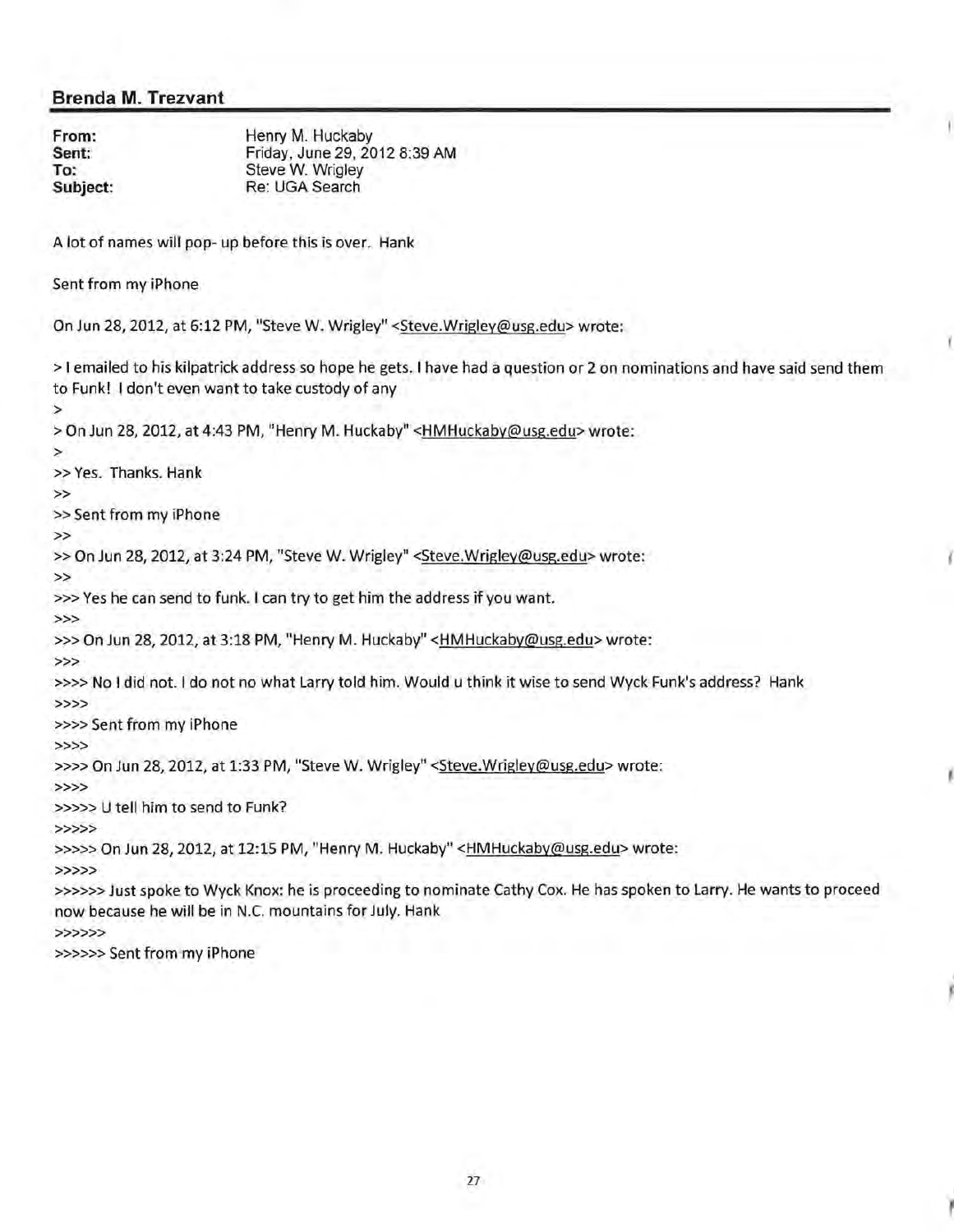**From: Sent: To: Subject:**  Henry M. Huckaby Friday, June 29, 2012 12:24 PM Steve W. Wrigley Re: UGA Search

Good.

Sent from my iPhone

On Jun 29, 2012, at 11:57 AM, "Steve W. Wrigley" <Steve.Wrigley@usg.edu> wrote:

>That is terrific. I suspect he is looking for a partner. He and Becker work well together, are friends and he would want the same. I have told Becker to think on it too.

>

>On Jun 29, 2012, at 10:10 AM, "Henry M. Huckaby" <HMHuckaby@usg.edu> wrote:

>

»Talked to Bud Tuesday nite at Dink's; he has spoken to a couple of folks he nos to solicit their interest. He understands the benefit for all in getting a top person at UGA. Hank

>> Sent from my iPhone

>>

>>

>> On Jun 29, 2012, at 8:40 AM, "Steve W. Wrigley" < Steve. Wrigley@usg.edu> wrote:

>>

>»Yes lots of feelers etc. that's a good thing. Interest is high.

>>>

>>> On Jun 29, 2012, at 8:39 AM, "Henry M. Huckaby" <HMHuckaby@usg.edu> wrote:

>>>

»»A lot of names will pop- up before this is over. Hank

>>>>

»»Sent from my iPhone

>>>>

»»On Jun 28, 2012, at 6:12 PM, "Steve W. Wrigley" <Steve.Wrigley@usg.edu> wrote:

>>>>

»»> I emailed to his kilpatrick address so hope he gets. I have had a question or 2 on nominations and have said send them to Funk! I don't even want to take custody of any

>>>>>

»»>On Jun 28, 2012, at 4:43 PM, "Henry M. Huckaby" <HMHuckaby@usg.edu> wrote:

>>>>>

>>>»>Yes. Thanks. Hank

>>>>>>

>>>>>>Sent from my iPhone

>>>>>>

>>>>>> On Jun 28, 2012, at 3:24 PM, "Steve W. Wrigley" < Steve. Wrigley@usg.edu> wrote:

>>>>>>

»»»>Yes he can send to funk. I can try to get him the address if you want.

>>>>>>>

>>>>>>> On Jun 28, 2012, at 3:18 PM, "Henry M. Huckaby" < HMHuckaby@usg.edu> wrote:

>>>>>>>

»»»» No I did not. I do not no what Larry told him. Would u think it wise to send Wyck Funk's address? Hank >>>>>>>>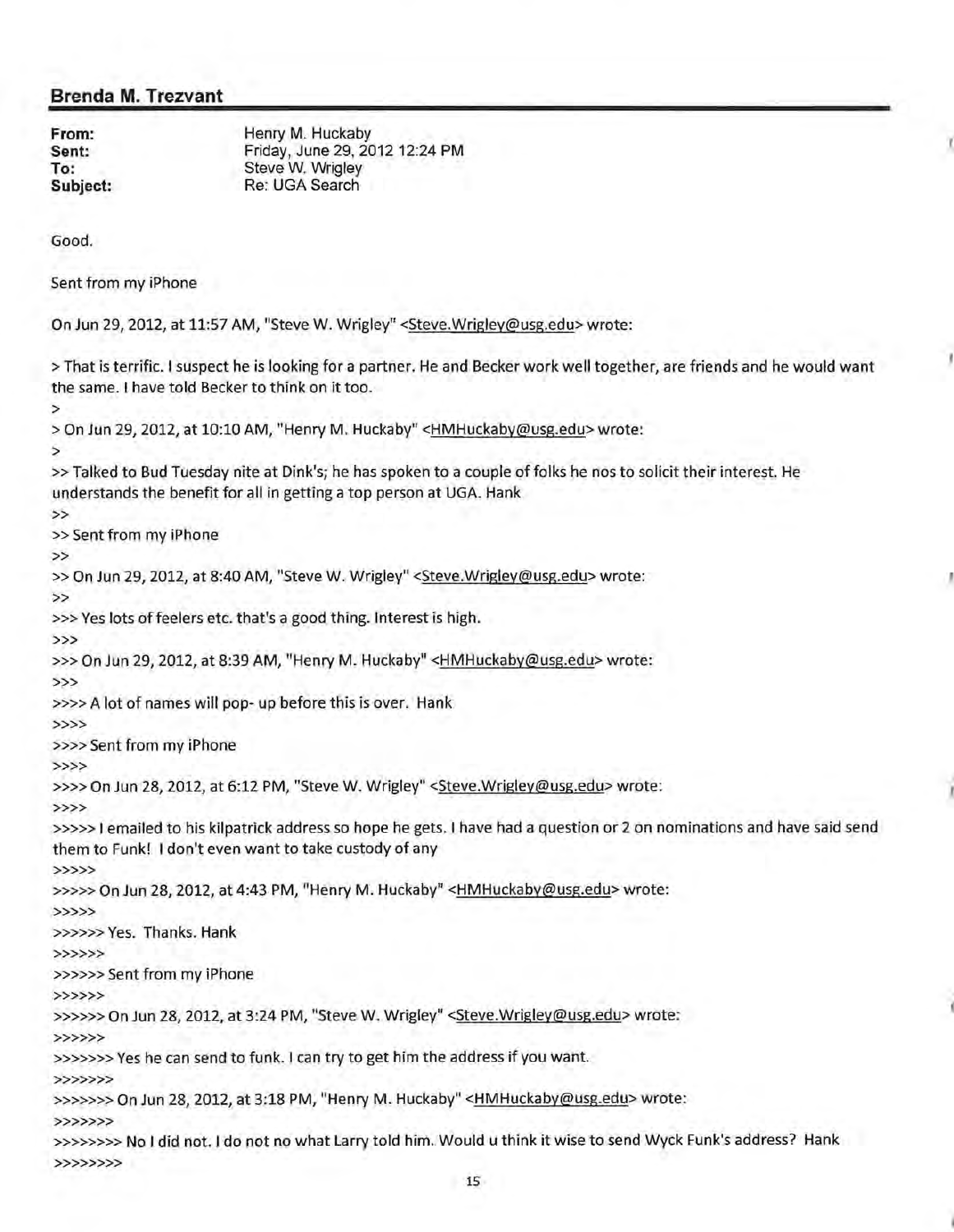>>>>>»>Sent from my iPhone >>>>>>>> >>>>>>>> On Jun 28, 2012, at 1:33 PM, "Steve W. Wrigley" < Steve. Wrigley@usg.edu> wrote: >>>>>>>> »>»»» U tell him to send to Funk? >>>>>>>>> >>>>>>>>>> On Jun 28, 2012, at 12:15 PM, "Henry M. Huckaby" <HMHuckaby@usg.edu> wrote: >>>>>>>>> »»»»>>Just spoke to Wyck Knox: he is proceeding to nominate Cathy Cox. He has spoken to Larry. He wants to proceed now because he will be in N.C. mountains for July. Hank >>>>>>>>>> >>>>>>»>>Sent from my iPhone

Y.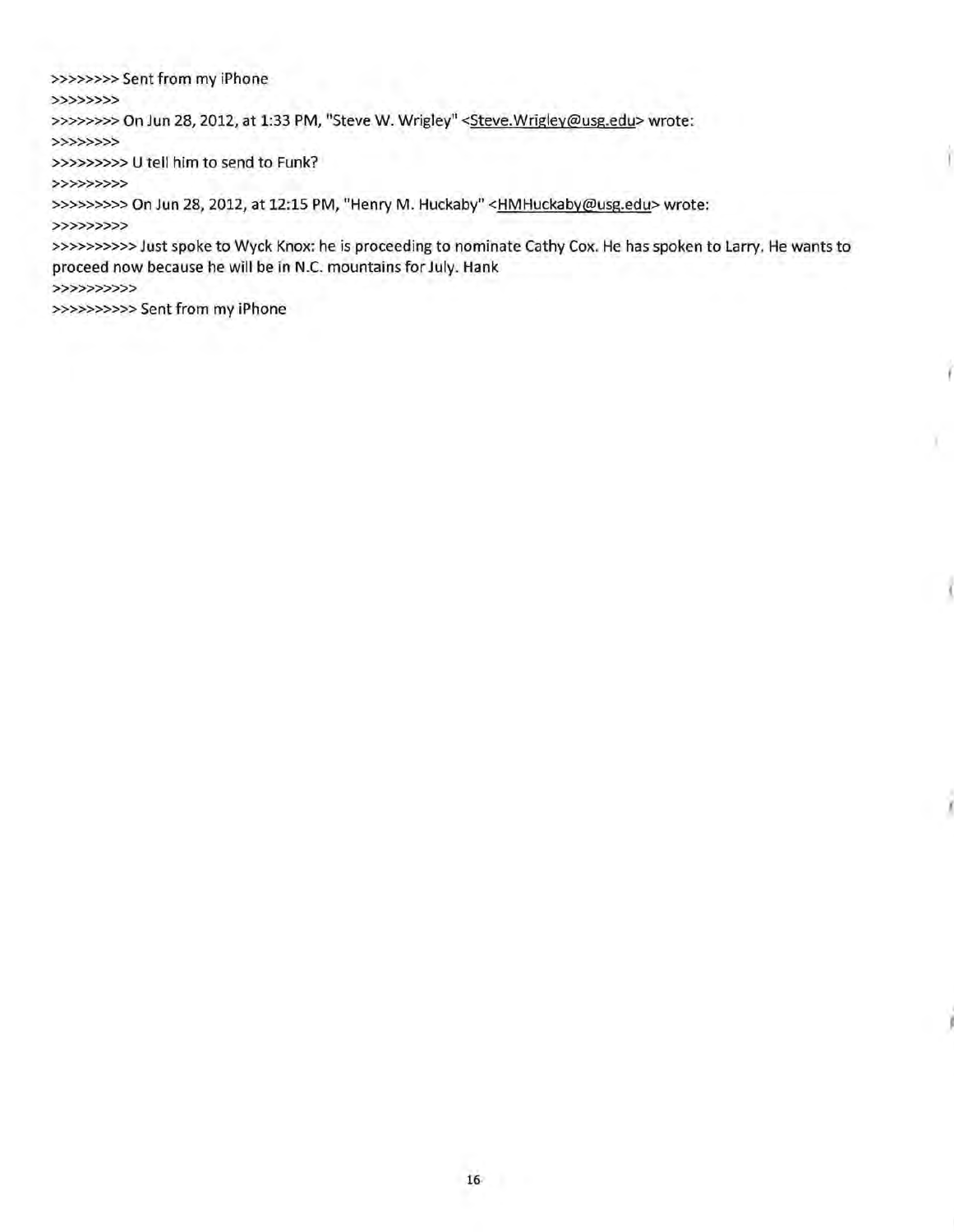**From: Sent: To: Subject:** 

>

Steve W. Wrigley Friday, June 29, 2012 11:58 AM Henry M. Huckaby Re: UGA Search

That is terrific. I suspect he is looking for a partner. He and Becker work well together, are friends and he would want the same. I have told Becker to think on it too.

On Jun *29,* 2012, at 10:10 AM, "Henry M. Huckaby" <HMHuckaby@usg.edu> wrote:

>Talked to Bud Tuesday nite at Dink's; he has spoken to a couple of folks he nos to solicit their interest. He understands the benefit for all in getting a top person at UGA. Hank

>Sent from my iPhone > >On Jun *29,* 2012, at 8:40AM, "Steve W. Wrigley" <Steve.Wrigley@usg.edu> wrote: > »Yes lots of feelers etc. that's a good thing. Interest is high. >> »On Jun *29,* 2012, at 8:39AM, "Henry M. Huckaby" <HMHuckaby@usg.edu> wrote: >> »>A lot of names will pop- up before this is over. Hank >>> >>>Sent from my iPhone >>> >>> On Jun 28, 2012, at 6:12 PM, "Steve W. Wrigley" <Steve.Wrigley@usg.edu> wrote: >>> »»I emailed to his kilpatrick address so hope he gets. I have had a question or 2 on nominations and have said send them to Funk! I don't even want to take custody of any >>>> »»On Jun *28,* 2012, at 4:43 PM, "Henry M. Huckaby" <HMHuckaby@usg.edu> wrote: >>>> >>>>>Yes. Thanks. Hank >>>>> »>>> Sent from my iPhone >>>>> »»>On Jun *28,* 2012, at 3:24PM, "Steve W. Wrigley" <Steve.Wrigley@usg.edu> wrote: >>>>> >>>»>Yes he can send to funk. I can try to get him the address if you want. >>>>>> »»»On Jun *28,* 2012, at 3:18 PM, "Henry M. Huckaby" <HMHuckaby@usg.edu> wrote: >>>>>> »>»»No I did not. I do not no what Larry told him. Would u think it wise to send Wyck Funk's address? Hank >>>>>>> >>>>>>>Sent from my iPhone >>>>>>> »»»>On Jun *28,* 2012, at 1:33 PM, "Steve W. Wrigley" <Steve.Wrigley@usg.edu> wrote: >>>>>>> »»>»> U tell him to send to Funk? >>>>>>>>